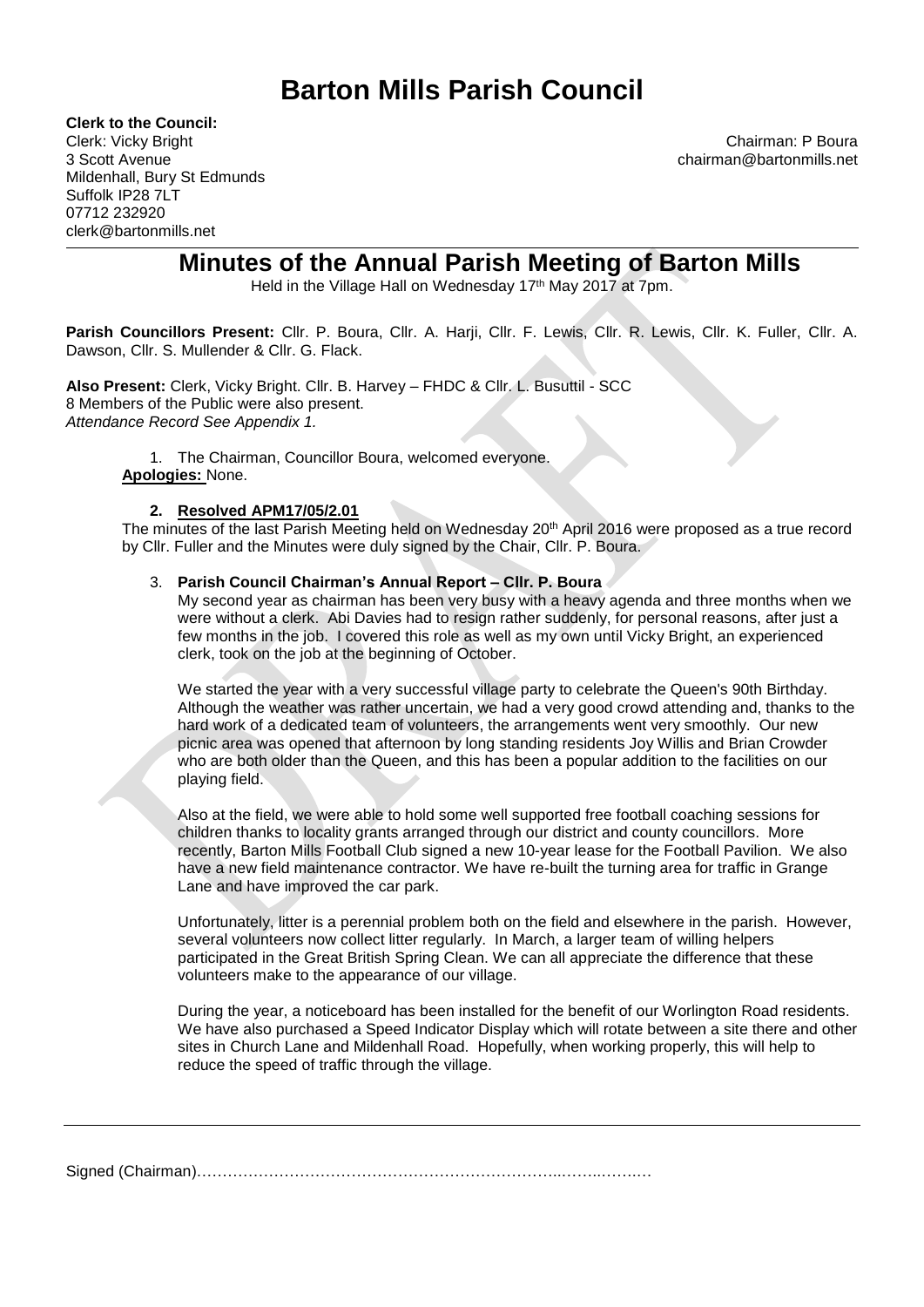During the year, Forest Heath District Council have been finalising some of their planning documents. We are classified as a secondary village which means that no growth is proposed here. However, there will be some small changes to our settlement boundary. We welcome many of their planning policies but regret that they were not able to support some further small adjustments to our settlement boundary that we had suggested.

A project which is launching currently is the Barton Mills Good Neighbour Scheme which arose directly from the parish meeting last year. This has just become an independent organisation and will become fully operational in June.

Unfortunately, a project that has not yet progressed is the defibrillator which will be sited in our redundant phone box. BT received planning permission to remove the phone in December but we are still waiting for this to be done and for the phone box to be handed over to the parish council.

Another project which has not yet been completed is the re-surfacing of the footpath to Mildenhall. The County Council now has sufficient funding to resurface the path with path Hoggin without any contribution from the parish. However, the job was delayed in March by emergency gas works and should now be completed later this month.

Another ongoing matter is improvements to the A11. However, this and Local Needs Affordable Housing will be discussed later in the meeting this evening.

A successful parish council depends on team work. I would like to express my appreciation to all the team and especially to the vice-chairman, Amin Harji, for his support. All the parish councillors have attended meetings regularly throughout the year and their work has been aided by the hard work of our clerk. Richard Hayward joined the parish council nearly two years ago but has now resigned. The valuable contribution that he made during his term in office will be greatly missed. This leaves a vacancy for someone else to join the team and we would be pleased to discuss this opportunity with anyone who is interested.

We appreciated the support that our outgoing County Councillor, James Waters, gave to us during his time in office and we welcome our newly elected County Councillor, Louis Busuttil, to our meeting tonight. We also appreciate the support of our District Councillor, Brian Harvey, of our families, and of all those who contribute to making Barton Mills a lively, caring and successful community.

## 4. **Financial Overview for Year Ending 31st March 2017**

*See Appendix 2.*

## 5. **Barton Mills Good Neighbour Scheme**

With the support of John Eaton from CAS, a meeting was coordinated in October 2016 to set up a Good Neighbour Scheme, and to look for volunteers. The meeting was well attended and a steering group was formed, which has now met several times. A Public Meeting was held in May 2017 and the group is now formed as an independent organisation with 7 Committee members and 25 volunteers. The Scheme is proposed to start in June 2017, offering Free Help such as company and a chat, pension collection, shopping, DIY and odd jobs and pet walking etc.

## 6. **Proposals for the A11**

A meeting in September 2016 with representatives from SCC Highways, Highways England and stakeholders etc. to discuss proposals for the RIS2 (Road Improvement Strategy) expected to begin 2025, explored options for proposals for the A11 and Fiveways roundabout improvements. Consultants came up with several proposals, Option 1 was for a proposed Bypass, other options were discussed and consulted upon but are unsatisfactory, although cheaper.

The proposed bypass would run from the bottom of Chalkhill, east of the existing development on Tuddenham Road, over the river to a junction with the A1101 and then re-join the present line of the A11 north-east of Fiveways roundabout. This is similar to the proposal previously presented to the public enquiry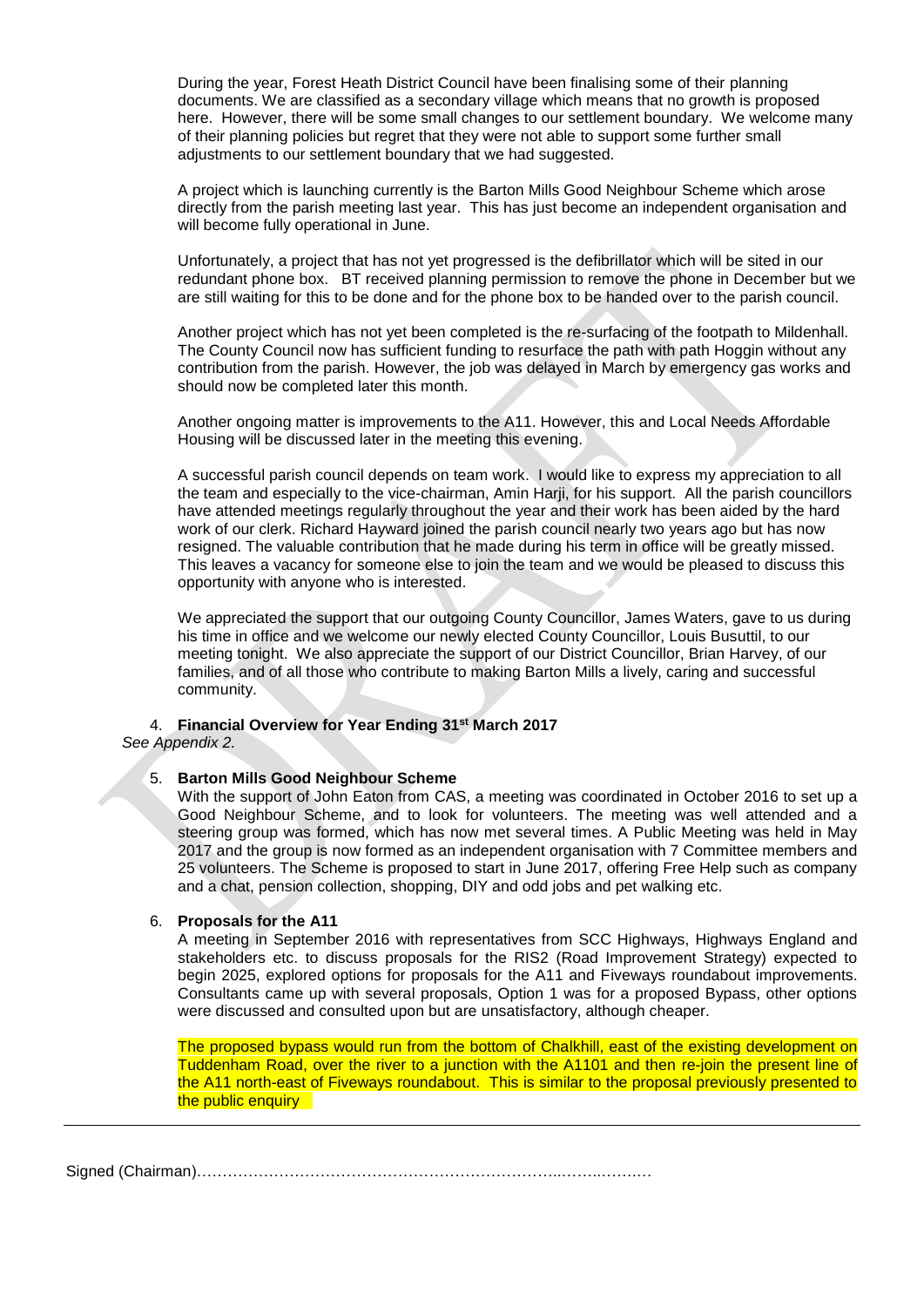A proposal to include an improvement scheme for the A11 around Fiveways will be put forward this Autumn for possible inclusion in the RIS2 programme. If this is successful then all options for improvement will then be considered.

In the short term traffic lights at Fiveways Roundabout have been approved and funding has been secured for this. The trunking is in place for the traffic lights. They are expected to be 'Peak Time' Traffic Lights.

The next meeting to discuss the A11 was meant to be held in April, but was postponed until June 2017. Other options to be looked at are speed enforcement & speed limits, changes to signage/lane markings. Any changes or improvements to the Barton Mills junction are still to be confirmed. There are no plans to close the central reservation crossings.

Residents raised their opinions that there had been concerns with the safety of the roundabout ever since the A11 dualling to Thetford, it was agreed that there is a divisional boundary so interest in the South of the A11 has been overlooked. It was discussed that concerns were that a Bypass too close to the roundabout would cut the community off. It was discussed and agreed that the A11 Southbound backs up and there is difficulty with access on and off Fiveways at peak times, therefore the timing and operation of the traffic lights is critical to improve flow of traffic.

It was confirmed that SCC and Highways England are modelling improvements very carefully and Department of Transport requires evidence to push through to get approval and funding.

It was discussed that the Chalk Hill and The Bull junctions had inadequate slip roads, with adverse cambers and was poorly maintained. With it appearing that no Agency was taking on responsibility for the maintenance and repair. It was suggested that the Clerk contact Highways England and ask for Engineers to do a site visit to look at the issues of the potholes etc.

It was discussed that the 50mph speed limit signs needed to be more visible, with perhaps permanent speed cameras, or to consider a 40mph speed limit.

#### 7. **Local Needs Affordable Housing**

In March 2016 the Parish Council based on verbal evidence proposed looking at more affordable housing, especially smaller homes. Talks were started with Hastoe Homes and FHDC. It was agreed in Autumn 2016 that a Local Housing Needs Survey was needed. This survey was distributed to all residents in March 2017, with a closing date in April 2017. 20% of paper forms were returned, with 20% of online submissions also being submitted, equalling 40% response in total. CAS have started to process the survey this week and we are hoping to have the results to report soon.

Residents raised concerns that all potential sites needed to be looked at and considered. The Chairman responded that the Housing needs must be met and would depend on land sale and permission. Until the survey results there was no confirmation on rental need, size or amount of properties needed. The Worlington Road development was discussed and it was confirmed that this was not suitable as it did not meet local housing needs and would only cater for those at the top of the Housing list.

It was discussed that it was important to attract new residents and keep young in the village with Housing Support as needed.

#### 8. **Fiveways Farm**

At the last meeting the Leader of SCC, Cllr. Colin Noble and Guy Smith from Highways explained that it was a complicated issue with several threads, with a history of lack of communication between agencies. That the agencies were now working together and it was hoped action would take place as soon as Summer 2017.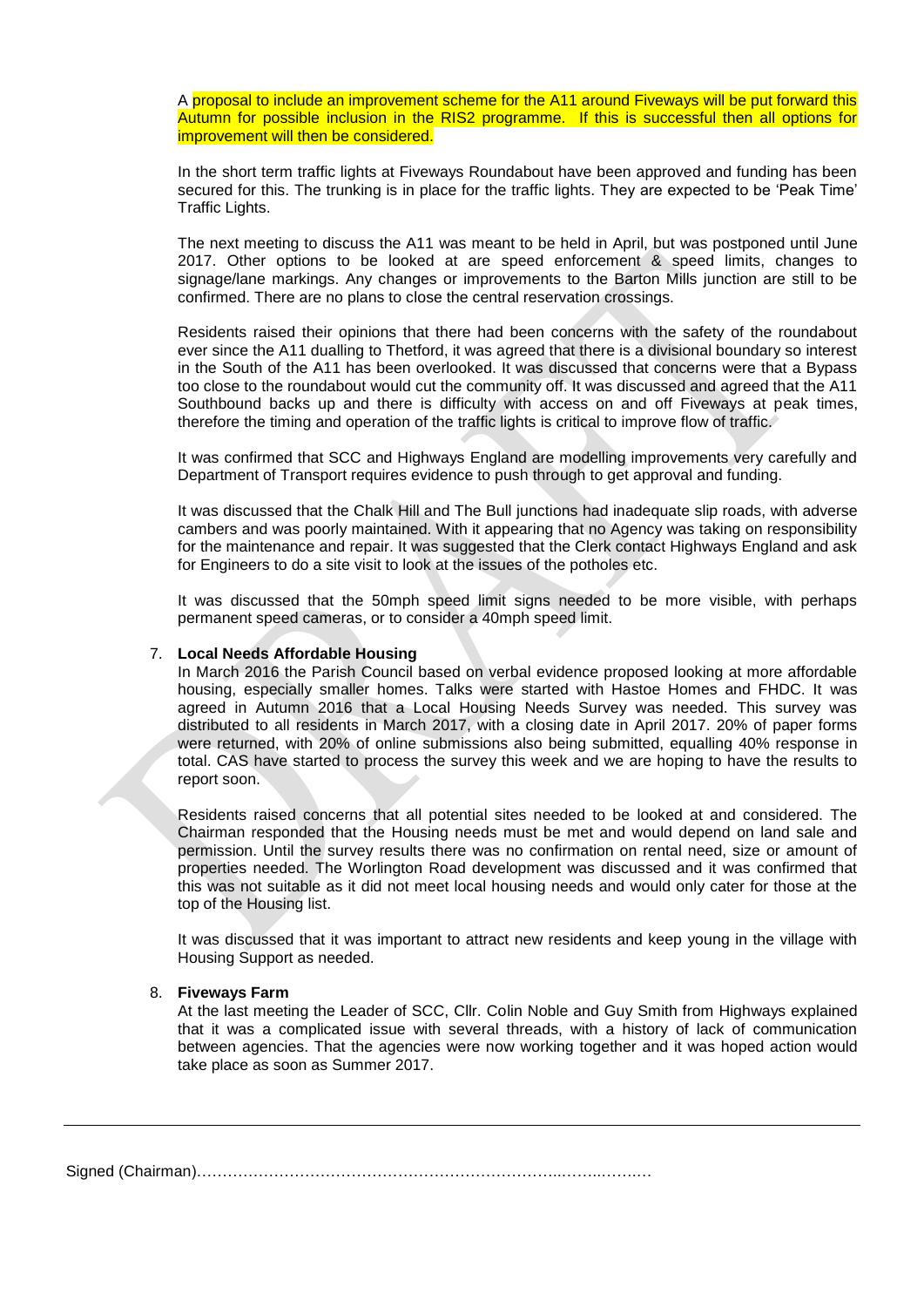Cllr. Busuttil proceeded to explain the complexities of the agencies working together, including; Forestry Commission, SCC, Highways England, FHDC and the Environment Agency. A claim has been made by the gentleman at Fiveways Farm for ownership of unregistered parts of the land. Guy Smith is now convening a meeting between Highways England, SCC and the Forestry Commission and stakeholders to proceed with legal action. Cllr. Busuttil is to Chair this meeting and promised to keep the Parish Council updated.

It was agreed that there is now an urgency for this to be resolved due to the A11 changes needed. RSPCA had been involved previously and had felt the animals to be in good condition, with sufficient care. It was suggested that the agency's look at involving the RSPCA on any future evictions planned.

Cllr's expressed concerns that Cllr. Noble had misled the Parish Council previously with his statement of explanation that the horses were the issue holding up the eviction, and he had not provided any update on progress made as promised.

It was agreed that lack of communication by all parties when dealing with the evictions process and the application for land registration were the key issues. FHDC discovered in February 2015 that the application made by him to register parcels of the land in his name had been made in December 2014, objections have been raised regarding this. The Court empowered SCC to evict, but the fence on FHDC land needs to be removed first and there are issues with animal welfare and motor safety surrounding this issue.

It was agreed that pressure needs to be kept on to progress the eviction and it was suggested that FHDC look into any further parcels of land that they own that has not been registered.

#### 9. **Traffic Calming**

The SID (Speed Indicator Device) has now been purchased and is to be rotated between sites within the village on a fortnightly basis. The Worlington Road development has begun construction and plans for a pedestrian crossing, with traffic lights are a condition of planning. Highway gates between Worlington and Barton Mills are being considered, hopefully with Parish Council input on design. The suggestion of a 40mph buffer zone before the 30mph speed limit was discussed, it was felt that Highways are not responding to the needs of the community. It was agreed that the data from the SID is critical, as Highways respond to factual evidence. Mr Richard Hayward offered his help with the SID rota.

#### 10. **Peace Garden**

It was discussed at the Budget setting to look at improvements to the Peace Garden, this was deferred to the Autumn to allow input from residents as it was unsure what was wanted. This is an important asset and is used during the Remembrance Service. It was unveiled in 1995 by Roy Ponsford to celebrate 50 years of Peace. FHDC donated rose bushes, but they didn't do too well, after various successions of planting there is now a collection of shrub bushes that are doing well, with Daffodil bulbs being replaced a few years ago. Suggestions made by members of the Parish Council were; slate or bark covering, re-planting or to leave the garden to maintained as it is by INL, as part of the maintenance contract.

Residents at the meeting suggested that it just needed regular weeding, pruning and tidying. With easy care and a minimum of bare soil. With added colour for other seasons other than Spring.

The Parish Council welcomes any suggestions or opinion from residents.

#### 11. **Village Summer Event**

It is usual that the village holds Open Garden events or the Scarecrow Festival on alternate years since 1999. Last year the Queen's birthday replaced the Scarecrow Festival, this year it is the turn of the Open garden event, but so far only 4 residents have agreed to open their gardens. Therefore, it is proposed to hold a Village Summer Fete on Saturday 1<sup>st</sup> July 2017, in front of the Church, with a Marquee and stalls, Cream Teas and activities for children, with the 4 houses opening their gardens, with a small entry charge. A concert is also planned at 6:30pm that evening